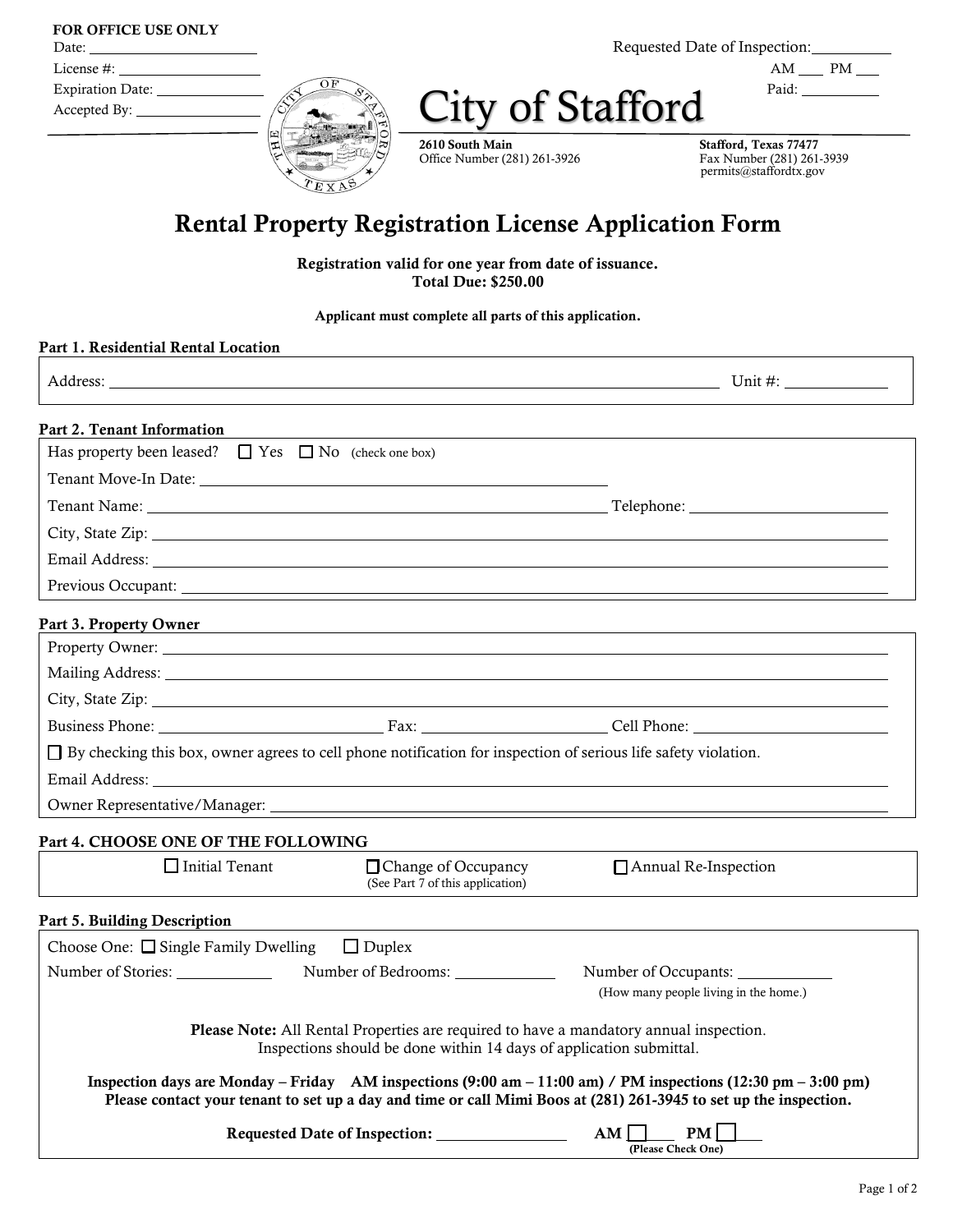| Part 6. Management Company Information (If Applicable):                                                        |  |  |
|----------------------------------------------------------------------------------------------------------------|--|--|
|                                                                                                                |  |  |
|                                                                                                                |  |  |
| Mailing Address: 1988 and 2008 and 2008 and 2008 and 2008 and 2008 and 2008 and 2008 and 2008 and 2008 and 200 |  |  |
|                                                                                                                |  |  |
|                                                                                                                |  |  |
|                                                                                                                |  |  |
|                                                                                                                |  |  |

#### Part 7. Change of Occupancy Inspection

After a tenant moves out, it is required that a property inspection be conducted before the new tenant can move in. The fee for this inspection will be \$100.00.

Notice: I hereby certify that I have read and examined this application and know the same to be true and correct. All provisions of laws and ordinances governing the use of this property will be complied with weather specified or not. The granting of a Rental License does not presume to give authority to violate or cancel the provisions of any other State or local laws regulating the use of this property.

Applicant's Printed Name Date Date Applicant's Printed Name Date Date Date Date Date

Applicant's Signature

### PAYMENT AND APPLICATION CAN BE MAILED OR PAID FOR IN PERSON: City of Stafford – City Hall, 2610 South Main Street, Stafford, TX 77477

Attention: Finance Department

#### Make Checks Payable to: CITY OF STAFFORD \*\*\*Mailed Payments must include completed application\*\*\*

#### FOR PAYMENT ON-LINE PLEASE CLICK HERE: https://certifiedpayments.net/index.aspx?BureauCode=4230396 Please Submit Form To: [ar@staffordtx.gov](mailto:ar@staffordtx.gov) or Fax to 281-403-5945

*Annual Renewal.* All licenses are valid for one year (12 months) from the date of application. Licenses shall automatically renew upon completing a renewal application. The renewal application shall verify the current accuracy and/or specify any changes in the original application on file. The established annual fee (\$250.00) shall be paid at the time of renewal. (Any permit that is not renewed because failure of the license holder to properly apply for renewal or pay the prescribed annual fee shall be deemed cancelled on the year in which it expires.) Failure to comply with City Ordinance (# 1108) may result in charges filed in Stafford Municipal Court. (Ord. 1108, passed 4-04-2018) Penalty, see **Section** 14-132.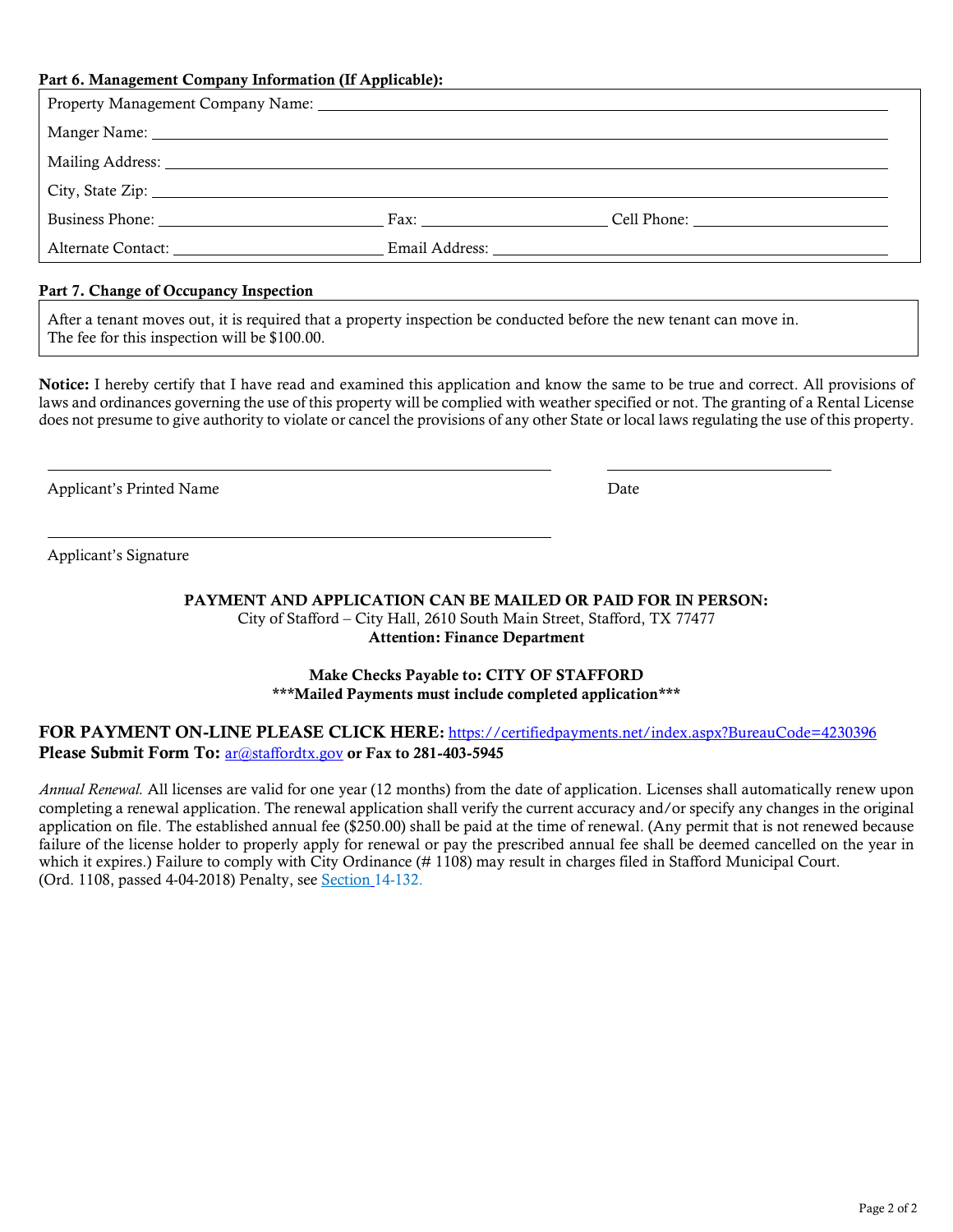# Residential Rental Property Licensing Application Process

Rental Property owners are required to apply, pay and obtain a permit annually.

# Step 1: Apply for License

Applications must be submitted along with payment to the City by means of:

- a. Regular USPS Mail: Development Services, (2610 South Main, Stafford, TX 77477)
- b. In person at City Hall: Development Services, (2610 South Main, Stafford, TX 77477)
- c. Online: Payment can be made at <http://www.staffordtx.gov/departments/rental/home.html>

Application Review:

- 1. Applications will be checked for general compliance with City Ordinances.
- 2. An inspection must be scheduled (within 2 weeks) of application submittal & payment.

## Step 2: Property Inspection

After the City has reviewed the application for a license or renewal, an interior & exterior inspection of the property will have to be scheduled. The following is a list of items that would typically be inspected:

### Exterior Maintenance

## • Yards

No high weeds and grass (in excess of 12 inches), unsanitary conditions, debris, junk vehicles, etc.

Property maintained free of rodent infestation and accumulated debris or trash

# • Foundations/Roof/Walls

Structurally sound without holes or gaps Masonry is to be maintained, free from broken or missing brick, rock, stucco or mortar

### • Stairways/Porches Decks/ Balconies

Evenly spaced steps with firmly anchored hand and guard rails Egress ruts to be maintained clear and safe

## • Windows/Doors/Chimneys

Secure doorframe molding that is weather tight and rodent proof; free of loose, broken or deteriorated materials Window and door screens to be maintained and secured

# • Painted Surfaces

Weather protected and intact with nonpeeling, chipping or flaking paint that is free from rot Address Numbers must visible from the

street on which it is addressed

• Fences and Accessory Structures

No broken or missing parts of the fence. Fence must be square and plumb, as to not lean

Accessory Structures must have the same exterior standards as the home, which it serves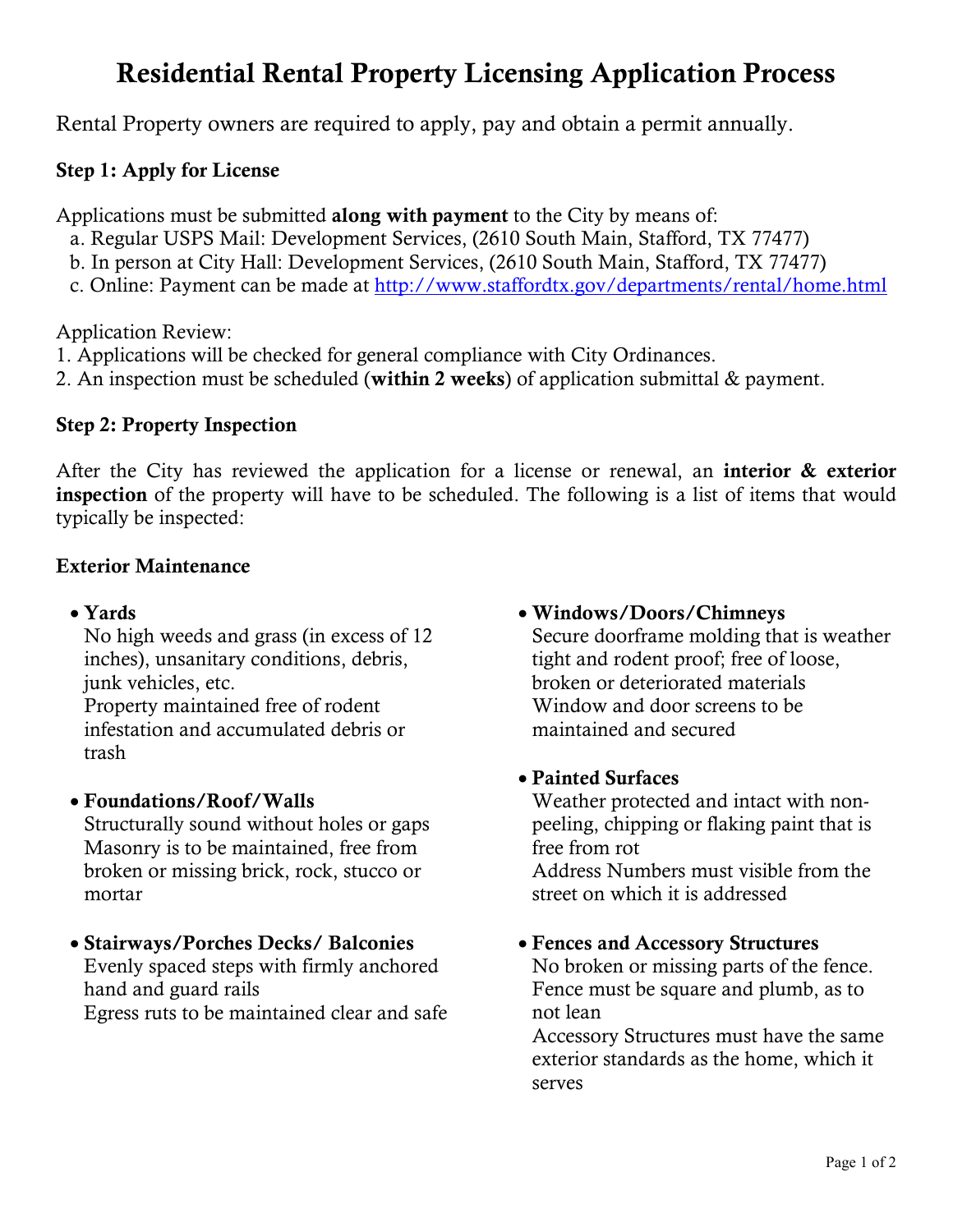### Interior Conditions

- Plumbing Systems & Fixtures Leaking faucets or drains T&P line operational
- Mechanical Equipment Outside A/C Unit Proper combustion air

• Electrical Hazards

Exposed electrical wiring outside. Missing Plugs/ Switch cover plates Missing blanks in panel Smoke alarms in all bedrooms Smoke alarms functioning

• Security Device

Deadbolt or bolting device Windows and sliding doors secure

### Compliance with the 2015 International Property Maintenance Code

### Failed Inspection

If the property fails the inspection, the **Property Owner** is responsible for correcting the violations and will be given a reasonable period in which to correct the violation. Life Safety violations (imminent threat) must be resolved immediately. Critical violations (potential threat) must be isolated from the tenant within 72 hours and repaired within a reasonable time. After the violation is correct, please notify the City of Stafford to conduct a re-inspection.

#### Step 3: Issue License

After application and a passed inspection, the City will issue the property owner a license (Certificate of Compliance) to operate the property as a rental unit. The license is valid for one year from the date of application.

Please notify the City if there is a change in occupancy during the year.

#### Step 4: License Renewal

All Licenses are valid for one year from the date of application. Please check the license periodically to ensure that it is current. We encourage you to apply for a renewal at least 30 days prior to the expiration date of the license. The City will accept license renewals up to 60 days in advance of license expiration. Failure to comply with City Ordinance may result in charges filed in Stafford Municipal Court.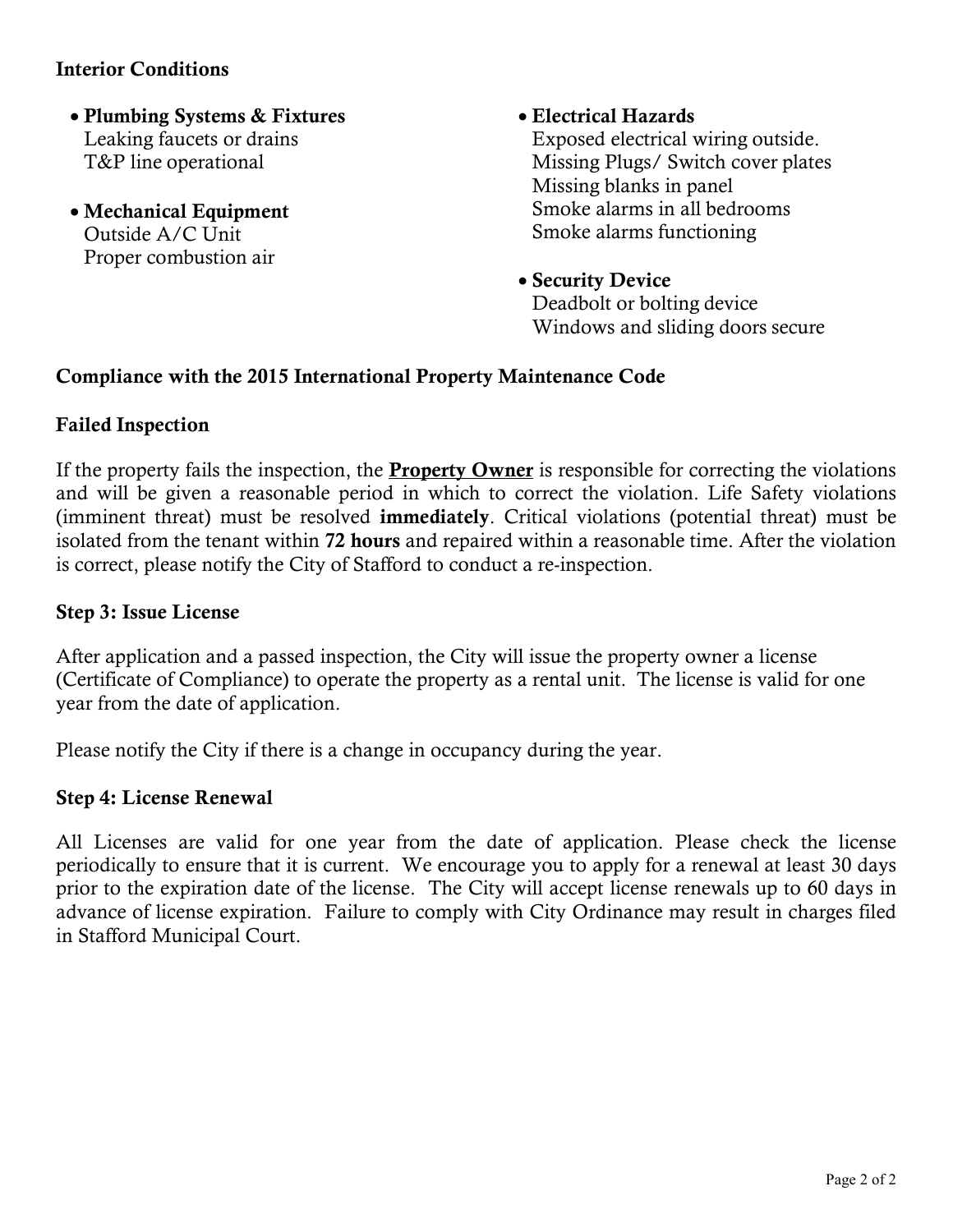#### ORDINANCE NO. 1108

AN ORDINANCE OF THE CITY OF STAFFORD. TEXAS, AMENDING ARTICLE IV, EXISTING BUILDINGS AND STRUCTURES, OF CHAPTER 14, BUILDINGS AND STRUCTURES, OF THE CITY CODE OF ORDINANCES; ADDING DIVISION 3 RESIDENTIAL RENTAL PROPERTY LICENSE REGULATING RESIDENTIAL RENTAL PROPERTY; PROVIDING PROCEDURES FOR APPLICATIONS FOR LICENSES; PROVIDING FOR THE INSPECTION OF SINGLE-FAMILY RESIDENTIAL RENTAL. PROPERTIES; PROVIDING FOR A PENALTY IN AN AMOUNT NOT TO EXCEED \$2,000.00 FOR EACH VIOLATION THEREOF, WITH EACH DAY CONSTITUTING A SEPARATE VIOLATION; PROVIDING FOR SEVERABILITY; AND PROVIDING A **SAVINGS CLAUSE** 

BE IT ORDAINED BY THE CITY COUNCIL OF THE CITY OF STAFFORD, TEXAS:

Section I. Article IV. EXISTING BUILDINGS AND STRUCTURES, Chapter 14, BUILDINGS AND STRUCTURES, of the City of Stafford Code of Ordinances ("City Code") is amended adding DIVISION 3 - RESIDENTIAL RENTAL PROPERTY LICENSE, Sections 14-124 through 14-132, as set out in the attached Exhibit "A.".

Section II. In the event any clause, phrase, provision, sentence, or part of this Ordinance or the application of the same to any person or circumstance shall for any reason be adjudged invalid or held unconstitutional by a court of competent jurisdiction, it is the intention of the City Council that the invalidity or unconstitutionality of the one or more parts shall not affect, impair, or invalidate this Ordinance as a whole or any part or provision other than the part declared to be invalid or unconstitutional; and the City Council of the City of Stafford, Texas, declares that it would have passed each and every part of the same notwithstanding the omission of any such part thus declared to be invalid or unconstitutional, whether there be one or more parts.

PASSED, APPROVED, AND ADOPTED on this 4th day of April 2018.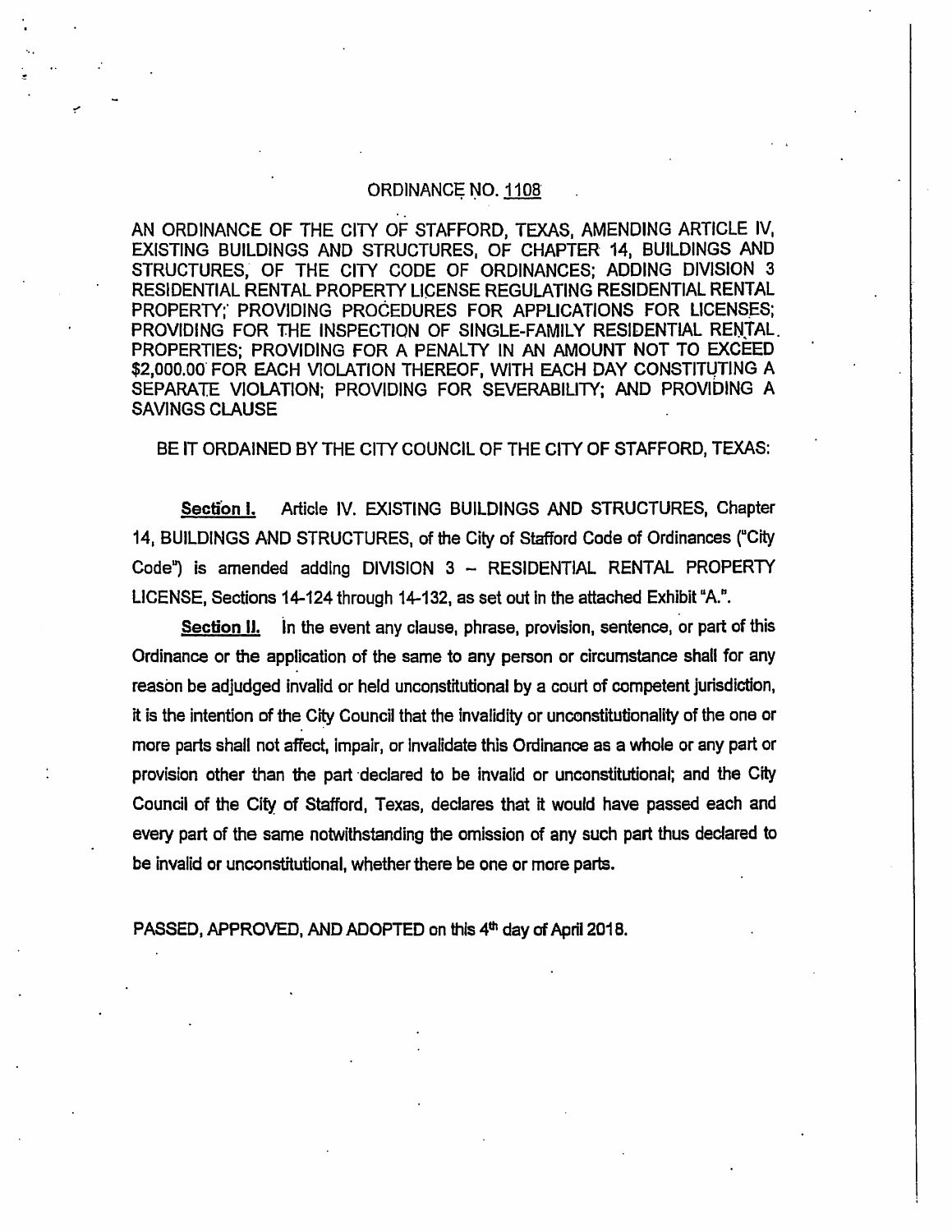nard Scar la,

ATTEST:

Tomika R. Lewis, City Secretary

APPROVED AS TO FORM:

Arthur L. Pertile, III<br>City Attorney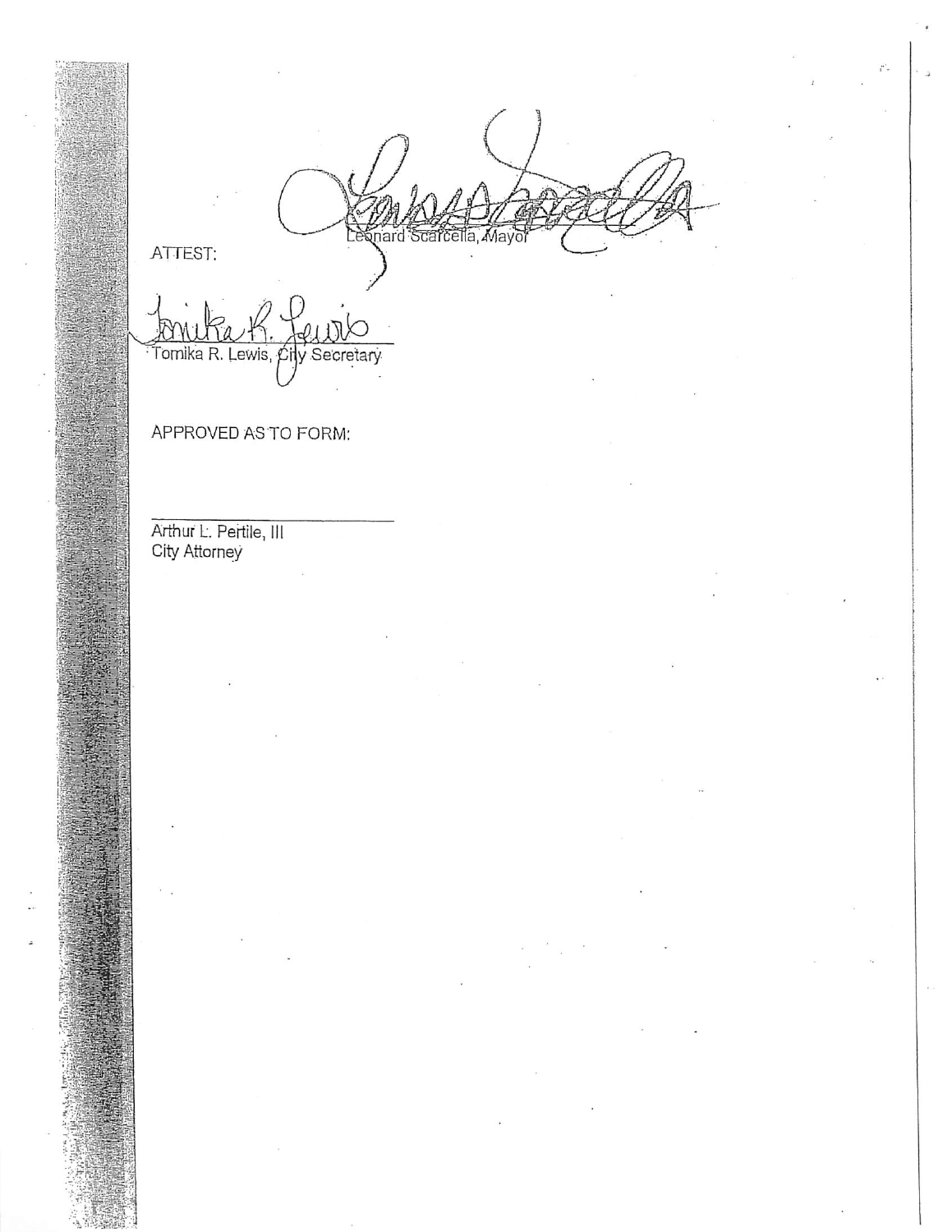#### **EXHIBIT "A"**

#### DIVISION 3. - RESIDENTIAL RENTAL PROPERTY LICENSE

Sec. 14-124. - Definitions.

In this article:

City Code means the city of Stafford Code of Ordinances.

Critical violation means a violation of the City Code, state or federal law that is capable of causing or contributing to injury of illness of occupants.

License means a residential rental property license issued under this article.

Life safety violation means a violation of the City Code, state or federal law that results in an immediate threat of death or injury to persons on the premises of a dwelling unit.

Rent means the offering or leasing of a dwelling unit to an occupant other than the owner and involves the payment of a rental amount.

Rental property means any single-family dwelling unit that is not owner occupied, whether or not rent is charged. The term "rental property" includes, but is not limited to, properties rented to students, families, or any other persons; properties in which a family member of the owner resides in the home but the owner does not (regardless of whether additional persons also reside in the home); properties used as vacation rentals or game-day rentals; and properties where a property caretaker lives in the home but the owner does not.

Residential Dwelling unit means a building or portion of a building designed or adapted to provide independent living facilities for not more than one family and that contains bathroom facilities and not more than one kitchen.

Single-family residential dwelling means a building that contains only one dwelling unit and has open space on all sides of the building.

Sec. 14-125. - License required.

- (a) It is unlawful for any person to rent an unlicensed residential dwelling unit in a single-family dwelling.
- (b) It is an affirmative defense to prosecution under this article that the dwelling unit was in a single-family dwelling and was rented for a period of less than six months to a person who was the immediate past owner of the dwelling unit or who will be the immediate next owner of the dwelling unit.

Sec. 14-126. - License requirements.

(a) License applications must be made on the forms provided by the city and accompanied with the application fees listed in the adopted annual city fee schedule.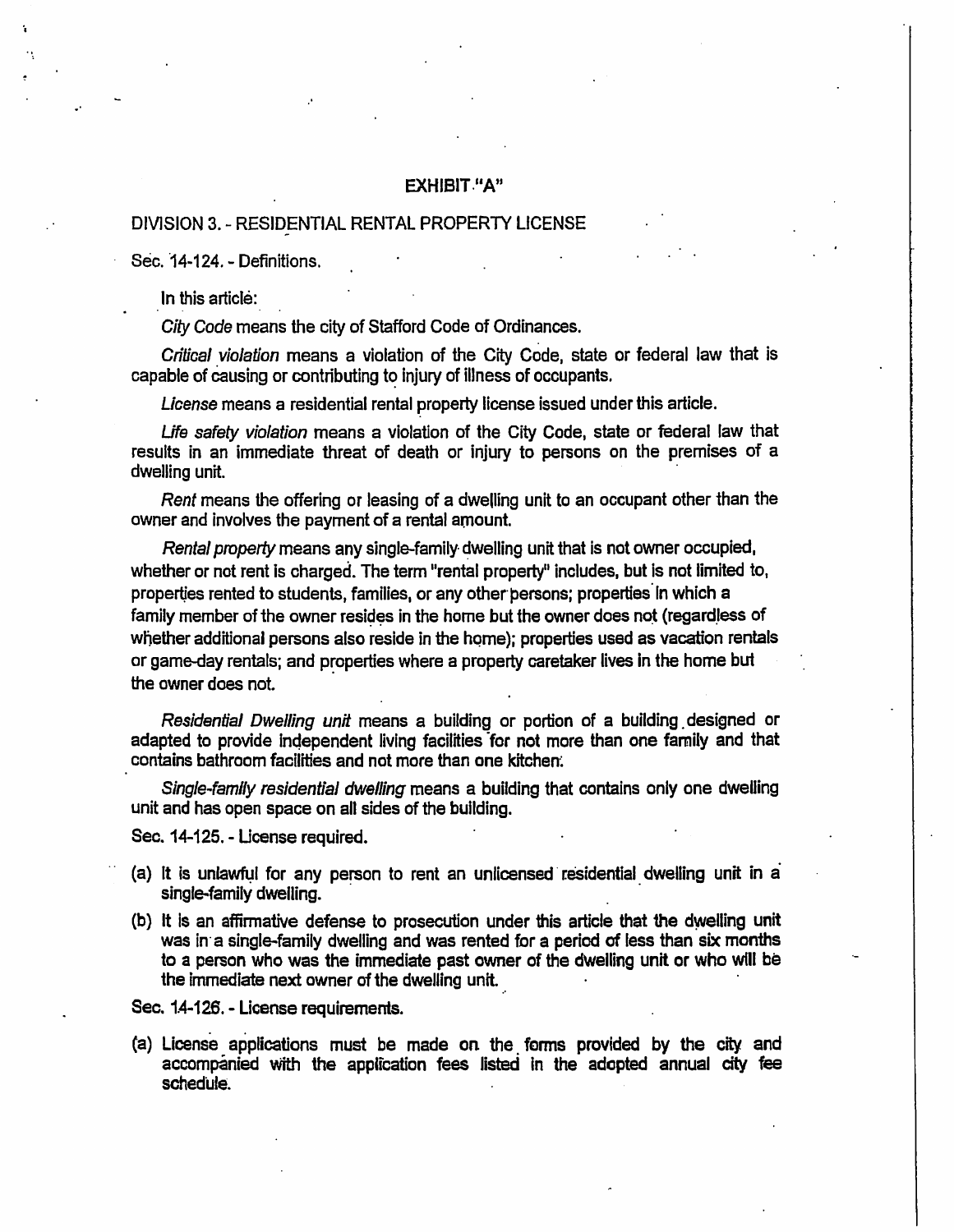- (b) Licenses are not assignable or transferable and are valid for one year.
- (c) A completed application for a new license must be submitted to the city for each unlicensed single-family residential dwelling.
- (d) A completed renewal application must be submitted to the city for each licensed single-family residential dwelling at least 30 days prior to the expiration of the license.
- (e) A completed application for a new owner license must be submitted to the city within 30 days of any change in ownership of a licensed dwelling unit in a singlefamily residential dwelling.
- (f) Within 30 days from the date the city receives a completed license application the city will issue a license or notify the applicant that it refuses to issue a license.

Sec. 14-127. - Denial of license.

医生物

4p

The city may deny a license for life safety or critical violations. If the city refuses to issue a license, the city will give written notice of the denial to the applicant as soon as reasonably possible, but not more than five business days after the decision is made to deny the license. The written notice will include;

- (1) A clear statement of the reason for the city's denial; and
- (2) A statement that the applicant may appeal the denial of the license to the City Council by filing a written notice of appeal with the city within 15 business days of the effective date of the denial.

Sec. 14-128. - Revocation of license.

The city may revoke a license for life safety or critical violations. To revoke a license the city will send written notice of the city's intent to revoke the license not less than 30 business days prior to the date of revocation. The notice will include:

- (1) A clear statement of the reason the city intends to revoke the license;
- (2) The date the revocation will become effective, which will be not less than 30 business days from the date written; and
- (3) A statement that the license holder may file a written appeal of the proposed revocation to the City Council within 15 business days of the date of the notice.

Sec. 14-129. - Appeals.

- (a) The city will issue a written notice of public hearing to the license applicant/holder properly filing a written appeal.
- (b) The City Council will hold a hearing on an appeal as soon as is reasonably possible, but not more than 20 business days after the date the appeal is properly filed. The city, the person appealing, and any other interested party, may present evidence and argument to the City Council. An audio recording of the hearing will be made.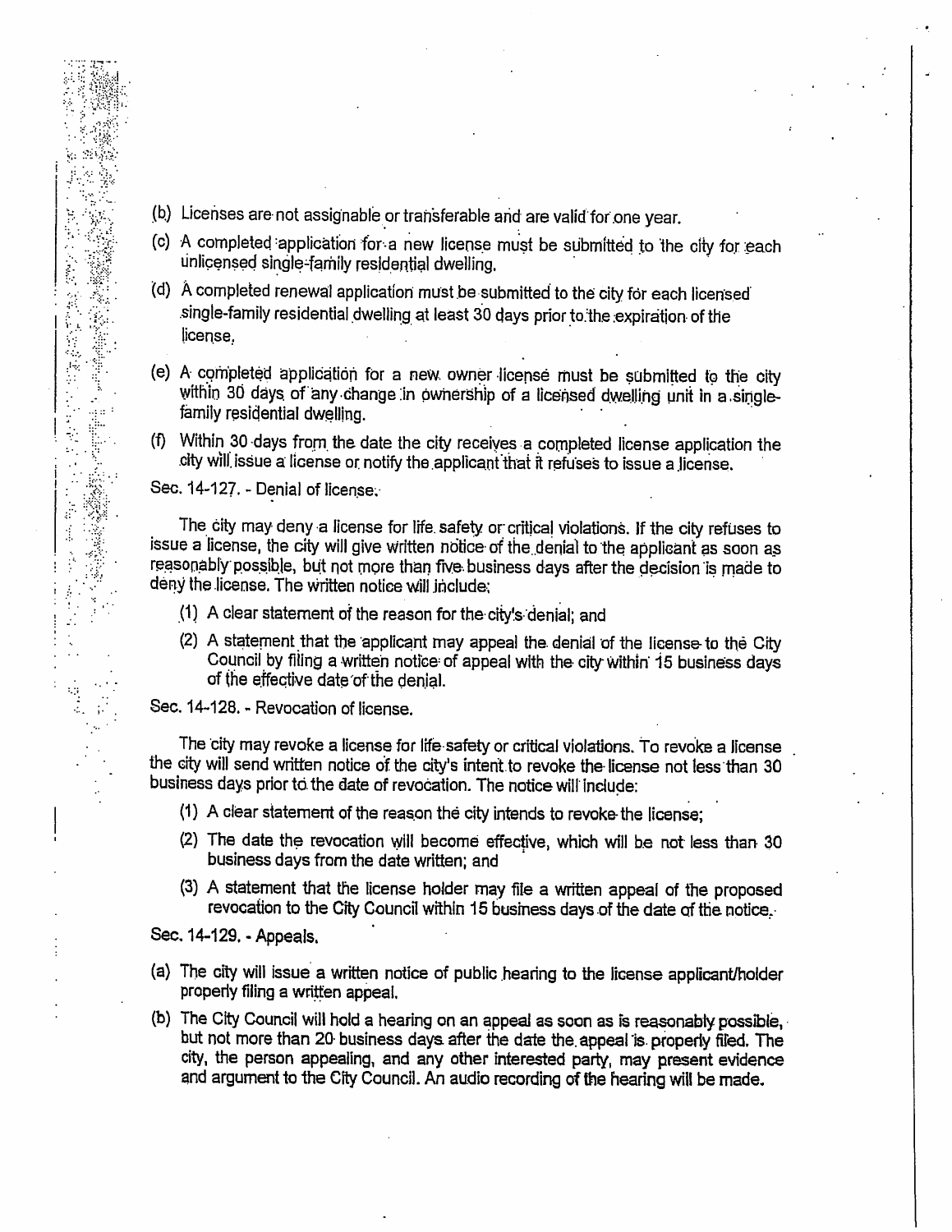- (c) After completion of the hearing, the City Council will render a written decision on the appeal that includes a summary of the evidence that supports the decision. The City Council may issue appropriate orders to implement any decision made. A copy of the written decision will be provided to the person filing the appeal.
- (d) The appeal provisions in this section govern over any other conflicting provision in this Code.

Sec. 14-130. - Inspection of single-family residential dwellings.

- (a) Upon application or renewal of a license for a single-family dwelling, the city will inspect the exterior of the dwelling to determine and ensure that the dwelling is not a public nuisance or substandard and that the unit meets all zoning, health and safety requirements of the Code.
- (b) The city may inspect the interior of a single-family dwelling to ensure that the dwelling unit does not have any critical or life safety violations if:
	- (1) There is a change in occupancy; or
	- (2) An inspector notes an exterior code violation that indicates a potential critical or life safety violation; or
	- (3) An inspection is requested by the tenant.
- (c) An inspector may enter into a single-family dwelling for an interior inspection at a reasonable time within a seven (7) day period after:
	- (1) The inspector obtains the consent of the license holder for an unoccupied dwelling;
	- (2) The inspector obtains a warrant from a court to inspect the dwelling; or
	- (3) The inspector obtains the consent of an adult lawfully occupying the dwelling and the city notifies the license holder under subsection (d), below.
- (d) If an interior inspection is requested by a tenant, the city will contact the license holder and allow the license holder to be present during the inspection unless the reported conditions involve serious risk of injury or death and in such case the inspection will be scheduled and conducted within 72 hours of the request.
- (e) When access is available, swimming pools located adjacent to a single-family residential dwelling will be inspected for compliance with the City Code.

Sec. 14-131. - Repairs.

- (a) Violations noted during an inspection must be completed as follows:
	- (1) License holders must take steps to safely isolate tenants from the dangers of life safety violations immediately and must make repairs within a reasonable period of time. Life safety violations must remain isolated from tenants until all repairs are complete.